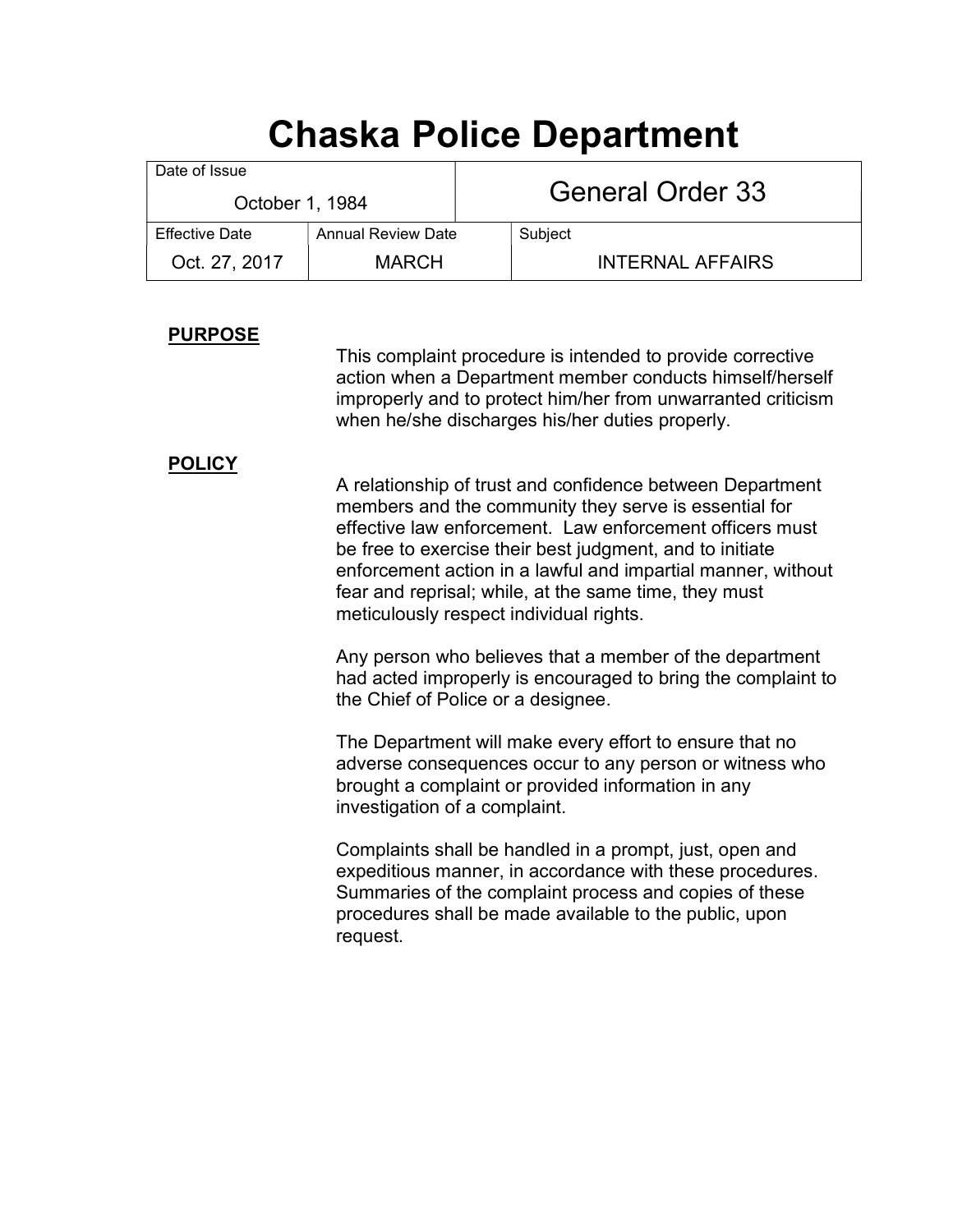## 33.1 Definitions

Chief - means the Chief of Police, a designee or the City Administrator, when a complaint is made against the Police Chief.

Policies and Procedures - means the administrative acts promulgated by the Chief, regulating conduct of members.

Complainant - means the person or group who files a complaint with the Chief of Police, alleging misconduct by a member or the department supervisor who accepts believable facts relating to alleged misconduct by a member, from an anonymous person.

Complaint - means a statement, which is made to a Chief of Police or a designee in writing, in person or by phone which alleges misconduct.

Exonerated - means a preponderance of the evidence established either that:

- The act, or acts, complained of did not occur;
- The member named in the complaint was not involved in the alleged misconduct;

That the act which provided the basis for the complaint occurred; however, the investigation revealed that such act was justified, lawful and proper.

Misconduct - means a violation of any departmental policy and procedure governing the conduct of agency members;

- **The use of unnecessary or excessive force;**
- Any conviction of any criminal offense
- Abuse of authority;
- **Conduct which violates a person's civil rights;**
- Abusive or insulting language or conduct which is derogatory of a person's race, religion, sex, national origin or sexual preference;
- **Intimidation of or recrimination toward a complainant or** witness involved in any complaint proceeding.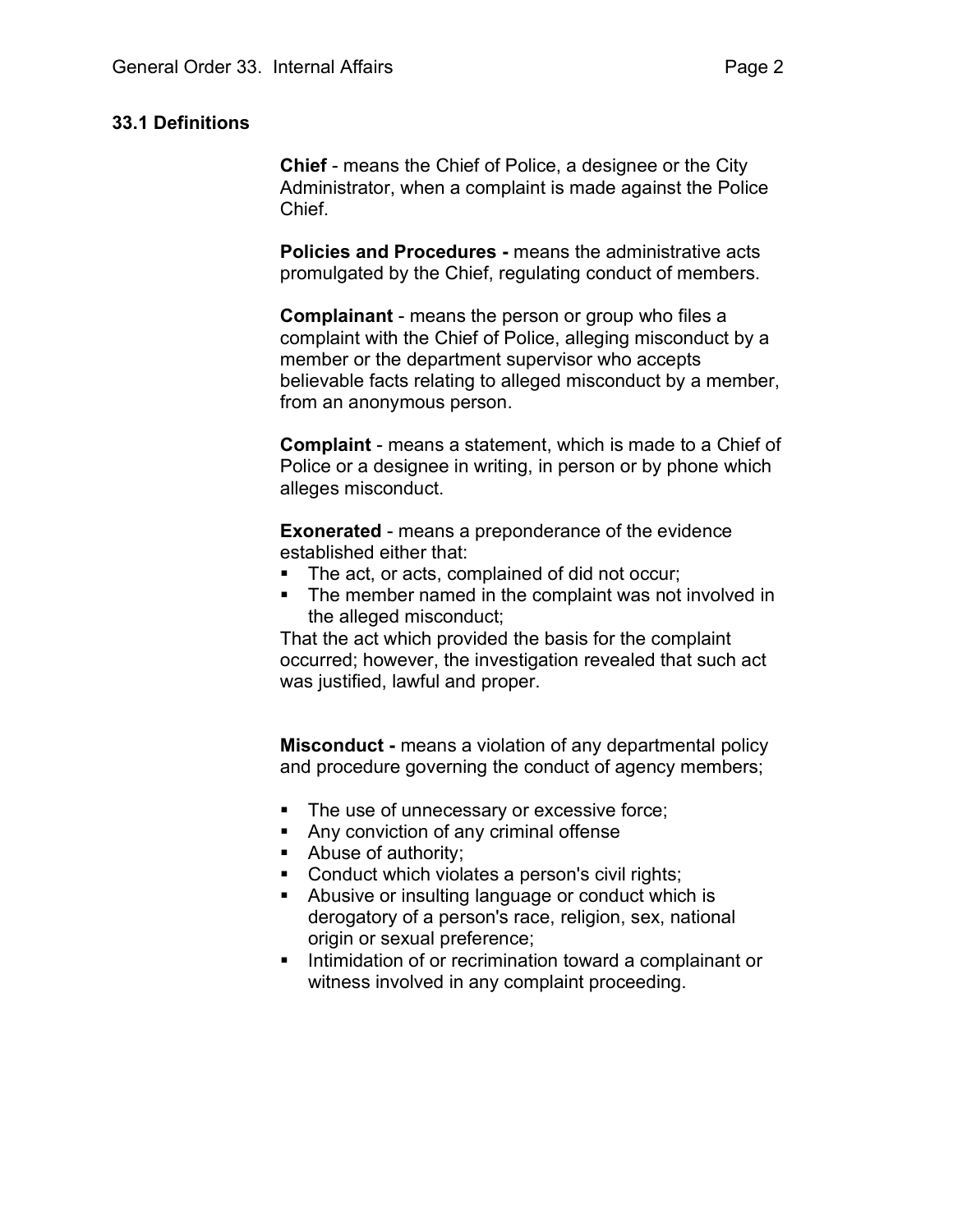Sustained - means a fair preponderance of the evidence obtained in the investigation established that the accused member's actions constituted misconduct.

Not Sustained - means the investigation failed to disclose sufficient evidence to prove or disprove the allegation made in the complaint.

Policy Failure - the allegation is true, however, the action of the employee was consistent with a reasonable interpretation of current Department policy.

#### 33.2 Initiating a Complaint

#### 33.2.1 Who can Initiate a Complaint?

Anyone who is not a member and has personal knowledge of the facts giving rise to the complainant, or has reliable hearsay information, may file a complaint. Any Department member who has personal knowledge of misconduct shall file a complaint, according to these procedures.

 Any department member shall self-report to the Chief of Police and to the Peace Officer Standards and Training Board any action, inaction or condition of that department member, which that agency member believes would constitute grounds for disciplinary action under any of the Peace Officer Standards and Training Board's regulatory provisions.

#### 33.2.2 Assignment of Control Number

Upon receiving any complaint, the Chief of Police or designee shall have the complainant complete an Initial Citizen's Complaint Form and shall assign a control complaint index number. The complaint will not be considered filed until the complainant signs an Initial Citizen's Complaint Form. This number will be assigned from an ongoing case log book.

#### 33.2.3 Anonymous Complainants

If the person filing the complaint sets forth specific, believable facts relating to the alleged misconduct and the person wishes to remain anonymous, the Chief of Police or a designee, at the sole discretion of the Chief of Police, shall allow the person to remain anonymous and shall then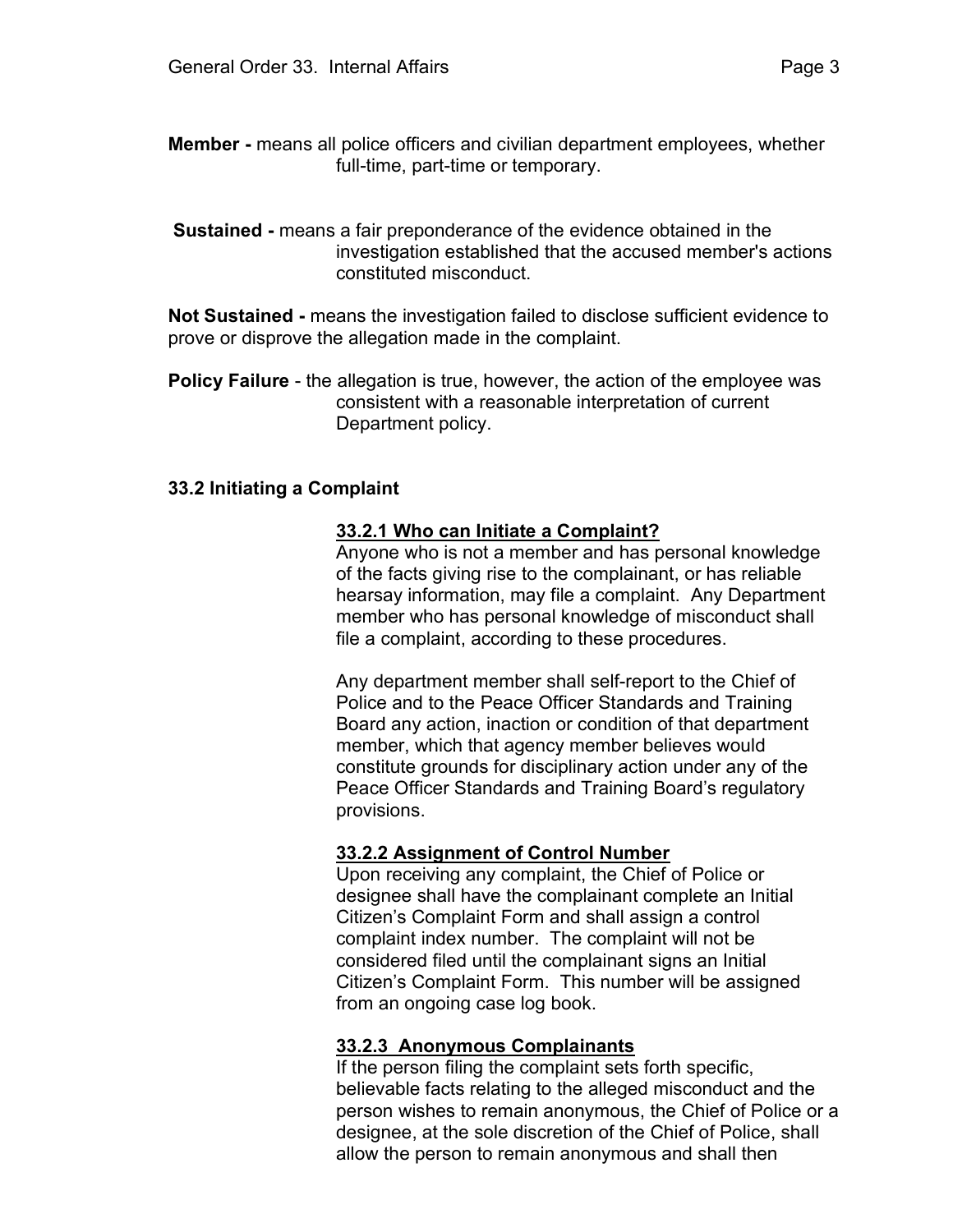become the complainant. If the Chief of Police or designee has reason to believe that the complaint is unfounded, the Chief of Police or designee shall have the authority to require the person to identify himself/herself. If the person refuses to do so, the Chief of Police or designee may refuse to initiate a complaint and shall advise the anonymous person of that fact.

## 33.2.4 Copies of Complaint

After complaint is filed, the Chief of Police or designee shall sign the document and give or mail a copy to the complainant. The Chief will forward a copy of the document to the accused member, only after it is determined that the complaint does not allege a criminal violation, and the notification will not impede a criminal investigation.

## 33.2.5 Representation

A complainant may be accompanied by an attorney or other appropriate representative at the time a complaint is filed, or at any other state of the process.

## 33.2.6 Outside Agency

 Any complaint made against the Chief of Police shall be initially made to the City Administrator. Upon receiving a complaint, the receiving authority shall immediately have the complainant complete an Initial Citizen's Complaint Form and assign an administrative case number. The complaint will not be considered until the complainant signs the form. The City Administrator should refer the investigations of alleged misconduct against the Chief of Police to an outside law enforcement or criminal justice agency.

## 33.3 Investigation of the Complaint

## 33.3.1 Initial Determination

Upon receipt, the Chief shall make an initial determination whether the facts alleged warrant a formal investigation. In making this determination, the Chief may meet informally with the complainant, accused member or any potential witnesses. If the Chief decides that an investigation is not warranted, the disposition of the complaint shall be either not sustained or exonerated. The complainant will be notified of this decision and the basis for determination. Also, the accused member will be notified. If the complainant supplies additional information, within thirty days of the determination, the Chief may reverse this decision.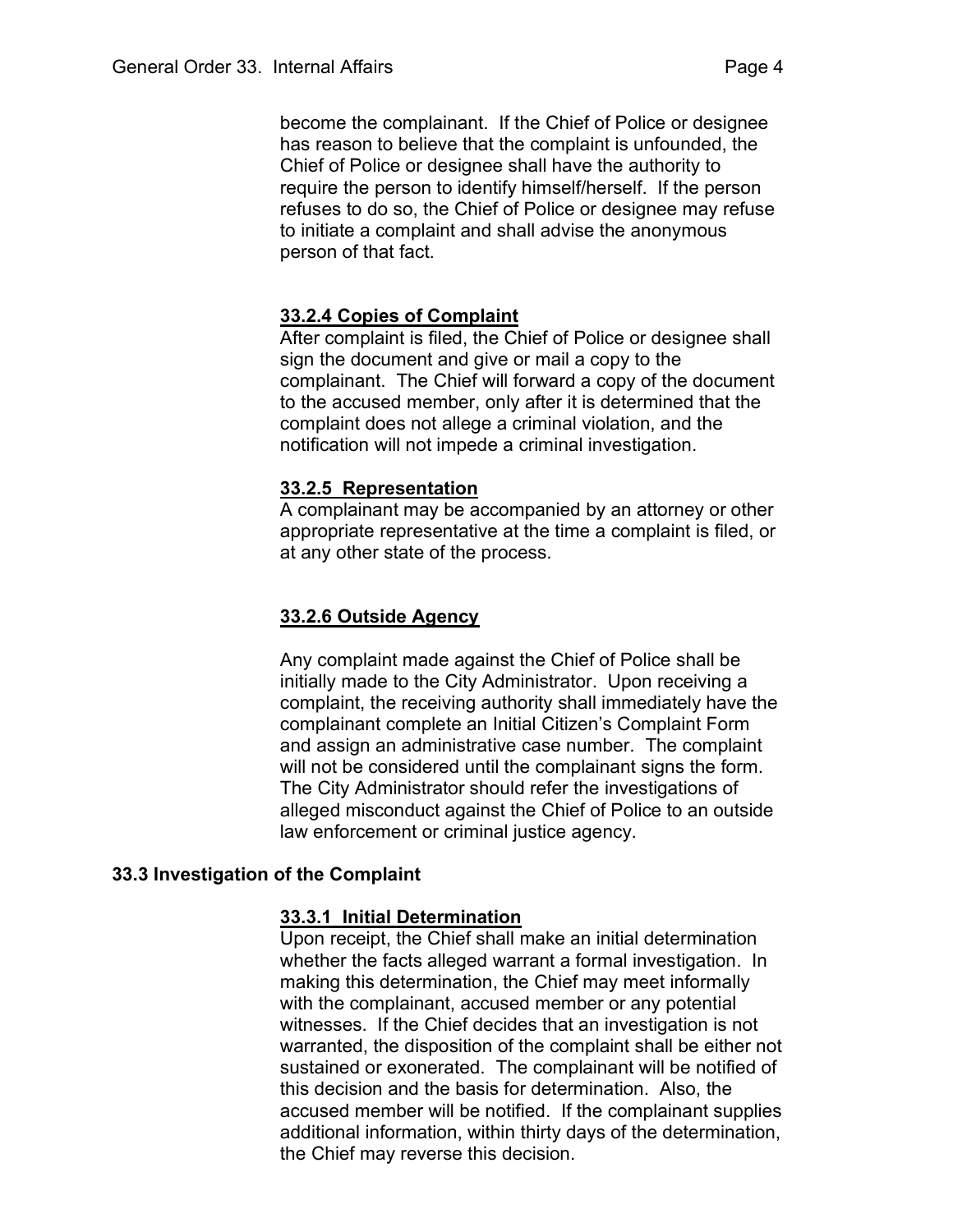# 33.3.2 Assignment of Investigator

 If the Chief determines that a formal investigation shall be conducted, he/she shall assign the appropriate supervisor to investigate the complaint. The investigation may be assigned to an external agency, where there is the potential for criminal charges resulting from the investigation or in any other situation where the Chief believes that an external investigation is appropriate. The investigation will be assigned to an external agency when the Chief is the subject of the complaint.

 The investigator shall, as soon as possible after being assigned the investigation, inform the complainant of his/her name, business phone number and the status of the complaint.

## 33.3.3 Other members involved

The investigator shall thoroughly investigate all allegations contained in the complaint and any other potential misconduct, discovered during the course of the investigation. If the investigation uncovers potential misconduct by another member, the investigator shall report that information to the Chief of Police.

## 33.3.4 Cooperation

All members, including the accused member, shall cooperate with the investigation. Failure to cooperate may be basis for disciplinary action. (See Garrity Warning - General Order 33.7). When the respondent is a licensed peace officer, the investigation shall comply with the requirements of MN Statutes, Section 626.89 and acts amendatory thereto.

# 33.3.5 Medical Examinations, Photographs and Lineups

 Upon the order of the Chief or the Chief's designee, officers shall submit to any medical, ballistics, chemical or other tests, photographs or lineups.

## 33.3.6 Financial Disclosure

 Officers shall submit financial disclosure statements in accordance with departmental procedures in connection with a complaint in which this information is material to the investigation.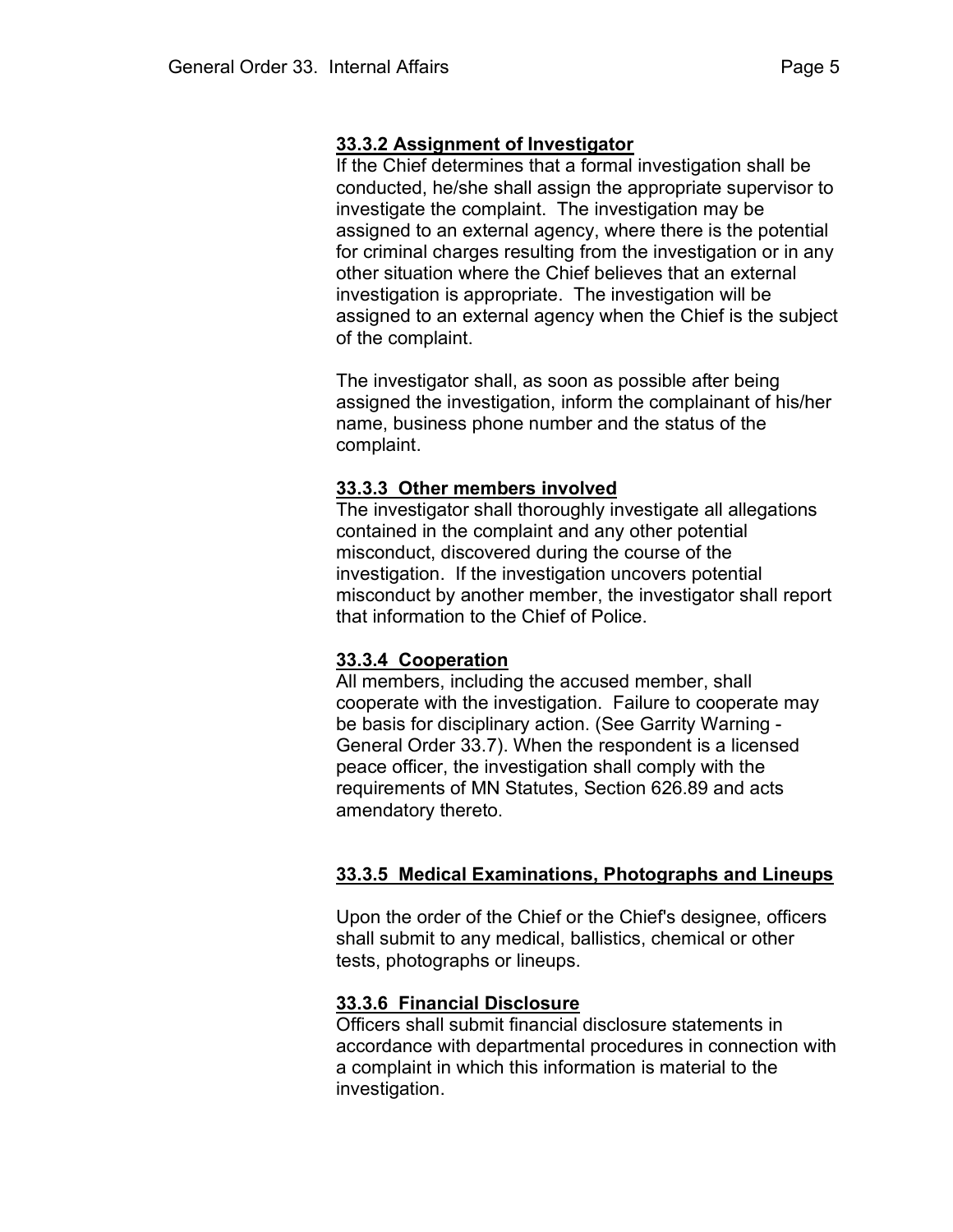#### 33.4 Investigation Report

 The investigator shall make a report, which shall contain all relevant information, organized into the three following sections:

Allegations - This section shall consist of an itemized summary of the acts of misconduct alleged in the complaint. Reference shall be made to those rules, procedures, orders, statutes, or constitutional provisions that would be violated, if the allegations are taken as true.

Investigation - This section shall consist of a chronological summary of the investigation, including all pertinent facts obtained through interviews with the complainant, accused members, and all available witnesses. Written statements, description and analysis of any physical evidence, and all other relevant information shall be included.

Conclusion - This section shall include investigator's findings, conclusions as to whether any misconduct occurred, and the underlying reasons for the findings and conclusions. These conclusions shall not be binding on the Chief.

 The investigation shall be conducted within thirty (30) days of the filing of the complaint, unless for good cause, an extension is granted by the Chief.

## 33.5 Investigation Review and Disposition

#### 33.5.1 Determination of Disposition

Upon completion of the investigation, the investigator shall submit his/her report, the case file, and all investigative notes to the Chief. If the Chief determines the investigation was not adequate, he/she will reorder the investigation. If the Chief determines the investigation was adequate, the Chief shall make on of the following dispositions: Exonerated, Not Sustained, or Sustained.

## 33.5.2 Withholding Disposition

The Chief may postpone a decision until any related criminal charges are resolved. The complainant shall be informed of this decision, and the accused shall also be informed.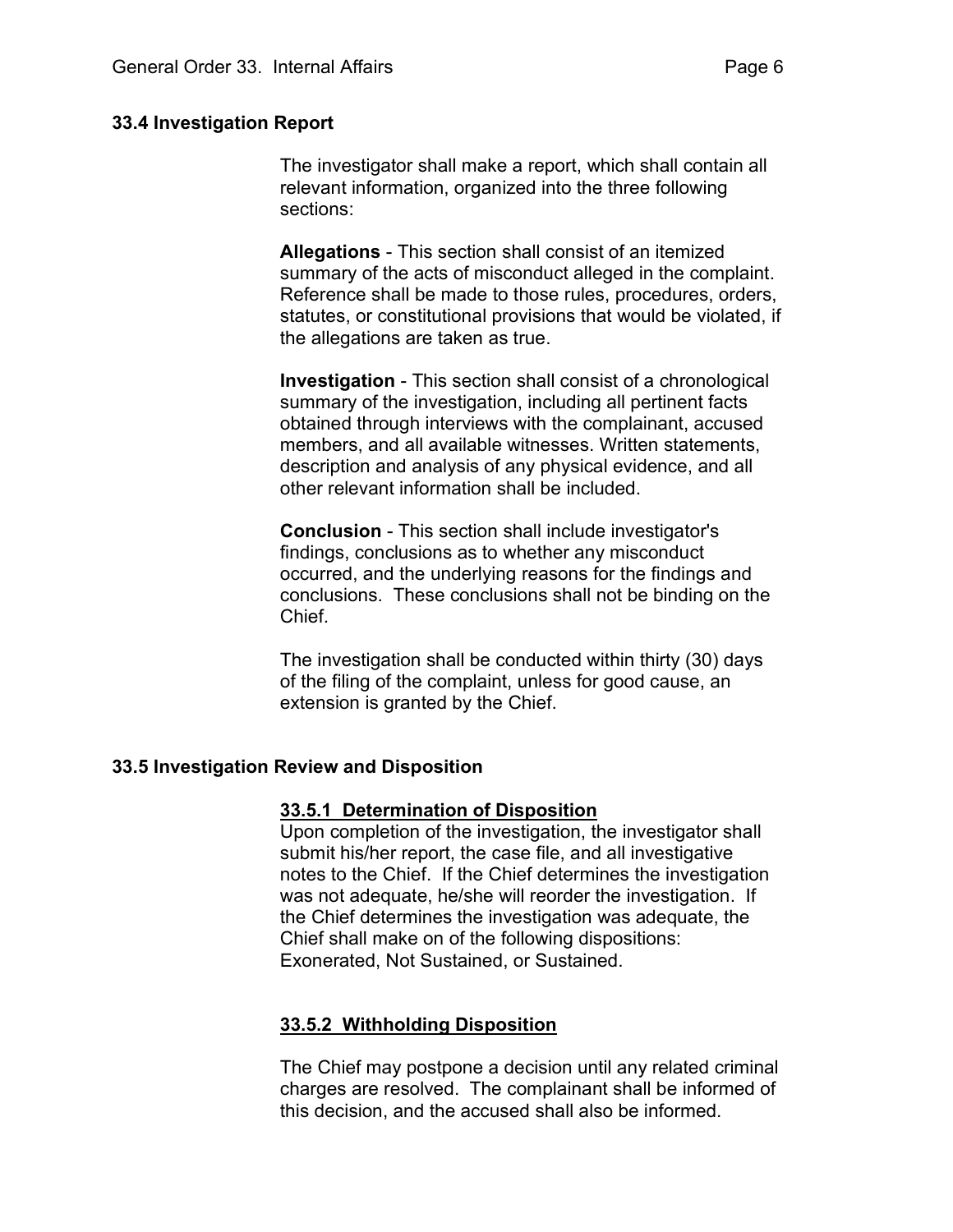## 33.5.3 Notification

If the complaint is either exonerated or not sustained, the Chief shall immediately notify the complainant and the accused member of the disposition.

## 33.5.4 Disciplinary Action

If the complaint is sustained, the Chief shall take appropriate disciplinary action. Such action shall be based on the investigative report and the accused member's record of service; and shall be in conformance with any applicable collective bargaining agreement, contract or other rule or regulation relating to the discipline of members. The disciplinary action may include counseling, remedial education, an oral reprimand, a written reprimand, counseling statement, suspension with or without pay, demotion or discharge.

## 33.5.5 Findings of Fact

After selecting the appropriate disciplinary action, the Chief will issue a Findings of Fact (see 33.7) which shall minimally contain the following information:

- A summary of the act or acts constituting misconduct and the specific statutes, polices, regulations and procedures violated;
- A description of the disciplinary or remedial action taken to prevent recurrence of the misconduct; and
- Any additional information, as the Chief may find applicable, to accurately document the disposition.

 Prior to the implementation of remedial and/or disciplinary actions, the accused member shall be provided with a copy of the Findings of Fact. The Chief and/or appropriate supervisor shall review it with the accused member and explain the reasons for the action.

 The complainant shall also be given a copy of the Findings of Fact.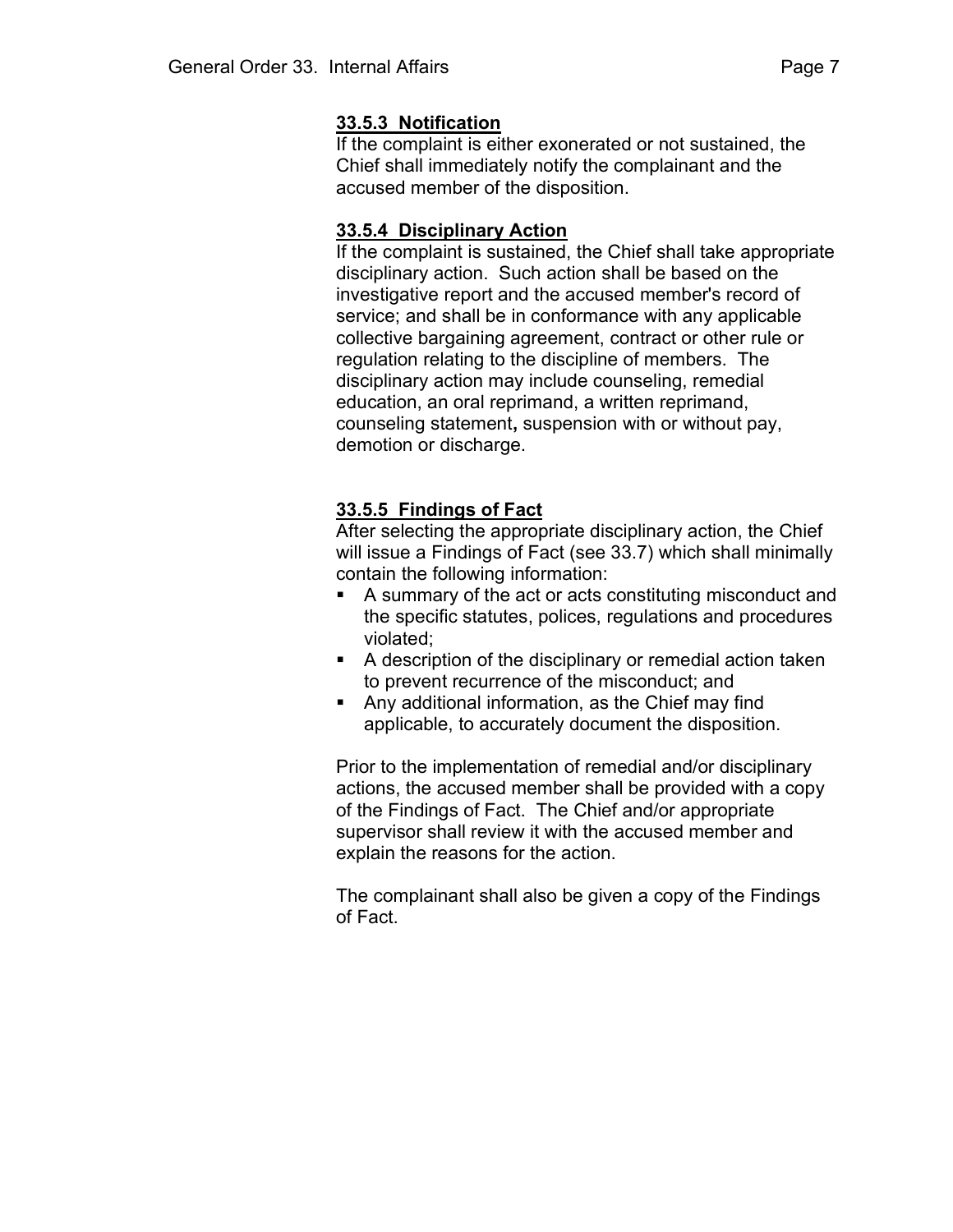## 33.5.6 Appeal

Either the complainant or the accused member may, with twenty (20) days after notification of the disposition, request the Chief, for good cause, to reopen the investigation. The disposition shall be final, upon expiration of the twenty (20) day period if there is no cause for reconsideration. If a request for reconsideration is made, the disposition shall become final upon a decision on such request, or the completion of any additional actions directed by the Chief. Notwithstanding the foregoing, the investigation may be reopened by the Chief, at any time, if substantial new evidence is discovered, which is relevant to the complaint.

 When a sustained disposition is final, the accused member may appeal the disposition, according to the member's collective bargaining agreement or, if applicable, through the Veterans' Preference Act.

## 33.5.7 Suspension

 The Chief may suspend an accused member, with pay, at any time during the investigation of a complaint.

 This policy procedure shall not preclude other disciplinary procedures for misconduct not initiated by citizen complaint.

## 33.6 Maintenance and Disclosure of Data

 Disclosure to the complainant and the accused member of data collected, created, received or maintained in accordance with this agency's "Record Retention Schedule".

 All data collected, created or received by the Department, in connection with this policy and procedure shall be maintained in accordance with the Department's retention schedule.

 The placement of the disposition report or other data in an employee's personnel file shall be governed by applicable collective bargaining agreements and/or personnel policy.

 Access to data collected, created or received in connection with this policy and procedure may only be authorized by the Chief or the agency's Data Practices "Responsible Authority", and as provided by Chapter 13, the "MN Government Data Practiced Act ", or valid court order.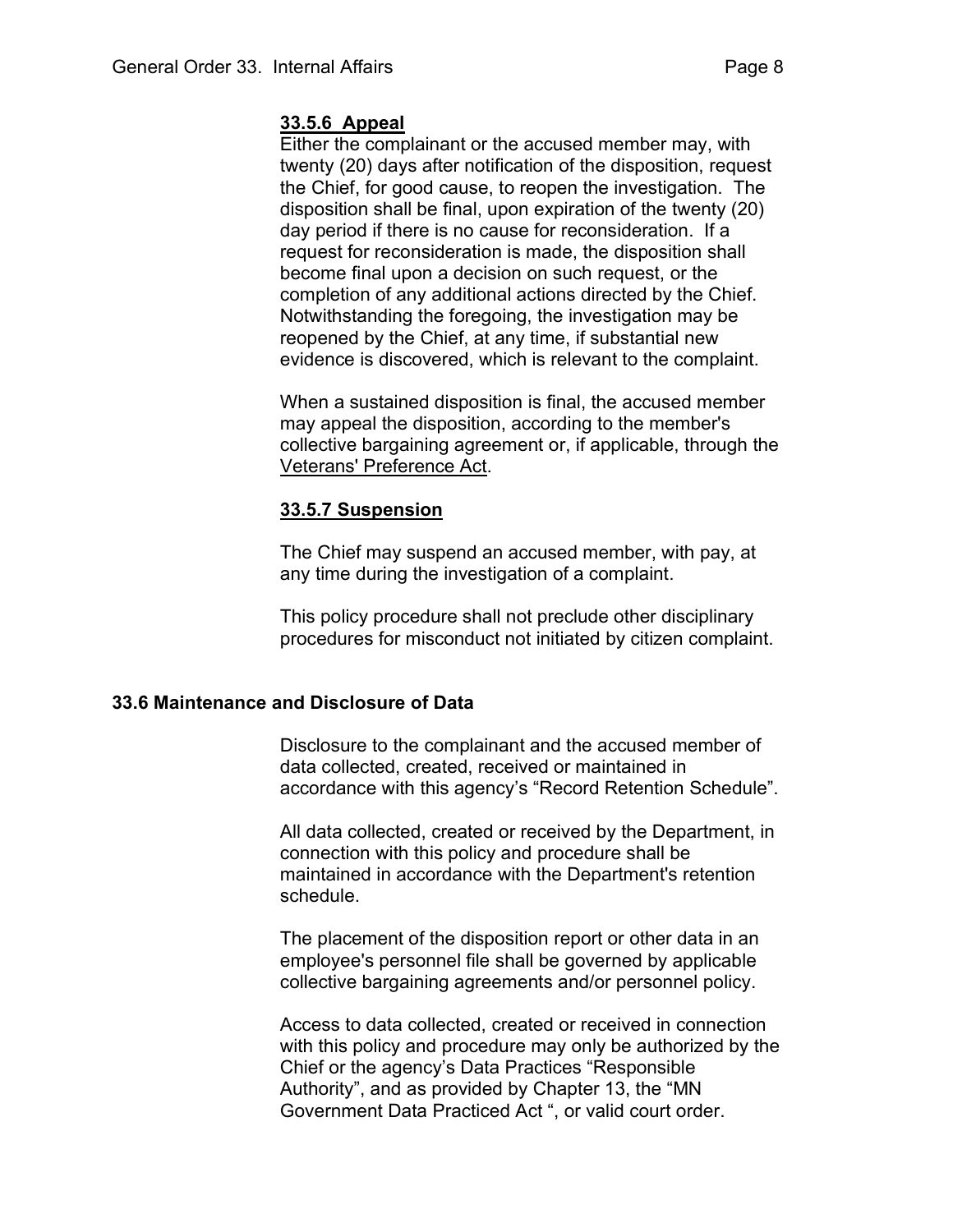You are (giving the attached statement or report) (being questioned) pursuant to an order from a superior officer for use in a (Police) Internal Affairs Investigation. The investigation is specifically directed and narrowly related to the performance of your official duties and/or fitness for office. If you refuse to answer or give a false or intentionally incomplete statement, you will be subject to immediate suspension and other disciplinary action. If you do answer, neither your statements nor any information or evidence which is gained by reason of your statements may be used against you in any criminal proceeding. However, your statements may be used against you in subsequent departmental charges and disciplinary proceedings, including arbitration or Veterans' Preference proceedings. Compliance with this order does not operate as a waiver of any rights or privileges guaranteed you by the laws and Constitution of Minnesota and the Constitution of the United States, including the right to remain silent and the right of assistance of counsel.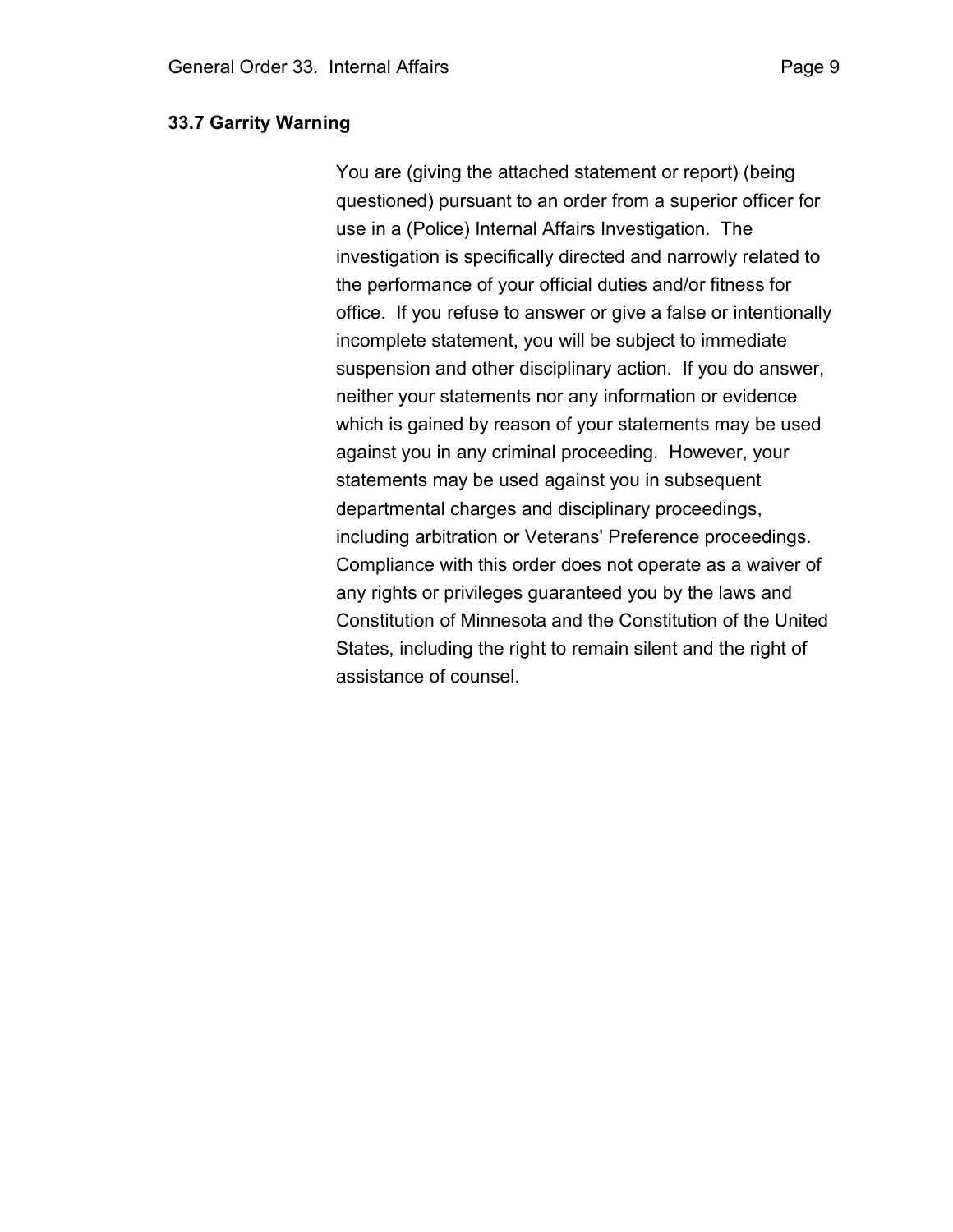# 33.8 Sample Findings of Fact

| STATE OF MINNESOTA                           |
|----------------------------------------------|
| COUNTY OF CARVER                             |
| BEFORE THE OFFICE OF THE CHASKA POLICE CHIEF |

In the Matter of the Alleged Misconduct Regarding

Officer:

| On | the Chaska Police Chief reviewed the |
|----|--------------------------------------|
|    |                                      |

 $\mathcal{L}_\text{max}$  , and the contribution of the contribution of the contribution of the contribution of the contribution of the contribution of the contribution of the contribution of the contribution of the contribution of t

above entitled matter.

# Findings of Fact

1. \_\_\_\_\_\_\_\_\_\_\_\_\_\_\_\_\_\_\_\_\_\_\_\_\_\_\_\_\_\_\_, a police officer for the City of Chaska,

was on duty on \_\_\_\_\_\_\_\_\_\_\_\_\_\_\_\_\_\_\_\_\_\_\_\_\_\_\_\_\_\_\_\_\_\_\_\_\_\_\_\_.

- 2. While on duty, \_\_\_\_\_\_\_\_\_\_\_\_\_\_\_\_\_\_\_\_\_\_\_\_\_\_\_\_\_ was involved in
- 3. The incident was investigated according to Chaska Police Procedure.

**Conclusion** 

**Disciplinary Action** 

 $\overline{\phantom{a}}$  , and the contract of the contract of the contract of the contract of the contract of the contract of the contract of the contract of the contract of the contract of the contract of the contract of the contrac